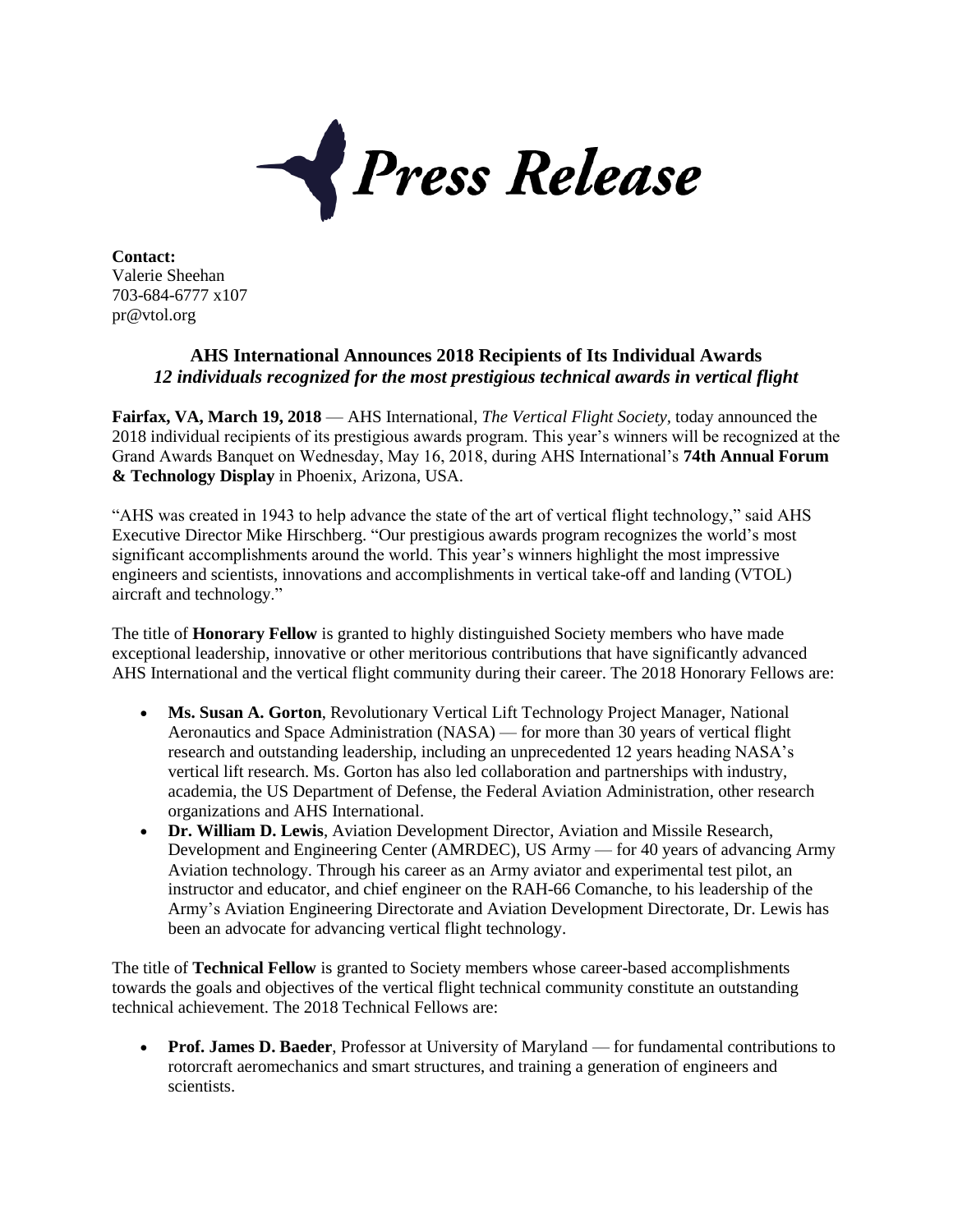- **Dr. Albert Brand**, Senior Technical Fellow Flight Technology at Bell for more than 28 years of contributions to rotor aerodynamics and flight technology.
- **Dr. Vineet Sahasrabudhe**, Engineering Sciences Director at Sikorsky, a Lockheed Martin Company — for extraordinary and innovative leadership in the design, development and advancement of state-of-the-art flyby-wire (FBW) control systems.
- **Dr. Roger C. Strawn**, Computational Aeromechanics Lead, US Army Aviation Development Directorate (ADD), AMRDEC — for major advances in computational fluid dynamics (CFD) applications to vertical flight, helping to evolve these applications from academic studies to practical design and analysis tools.

**Dr. Peter Lorber**, a Technical Fellow at Sikorsky, a Lockheed Martin company, is this year's honored recipient of the **Dr. Alexander Klemin Award**, the highest honor that AHS International bestows on an individual for notable achievement in advancing the field of vertical flight aeronautics. Lorber is an internationally recognized expert in the areas of aerodynamics, experimental aerodynamics, and flow control, whose abilities have contributed immeasurably to the success of Sikorsky products for more than 30 years.

The Society's **Paul E. Haueter Award** is given for an outstanding technical contribution to the field of VTOL aircraft development other than a helicopter or an operational vertical flight aircraft. The 2018 Haueter Award is being awarded to **JoeBen Bevirt,** the founder and chief executive officer of Joby Aviation Inc., which has successfully demonstrated the world's first high-speed multi-passenger electric VTOL aircraft.

This year's **François-Xavier Bagnoud Award** is given to an individual Society member who is 35 years old or younger for their career-to-date outstanding contributions to vertical flight technology. This year's winner is **Dr. Eric Greenwood**, NASA Langley Research Center, for his exceptional contributions to the field of helicopter noise. His development of the Fundamental Rotorcraft Acoustic Modeling from Experiments (FRAME) code has revolutionized the accuracy of empirical noise predictions, enabling real-time acoustic predictions for vehicles in free flight.

The **Frederick L. Feinberg Award** is presented to the pilot or crew of a vertical flight aircraft who demonstrated outstanding skills or achievement during the preceding 18 months. This year's award is given to **Prospero Alexie Uybarreta**, the chief test pilot of Martin Aircraft Company Ltd. in Christchurch, New Zealand. Uybarreta flight tested (and helped develop) the unique experimental Series 1 Jetpack, exploring the unknowns of a twin ducted fan, fly-by-wire/control vane, rotary-engine-powered personal VTOL aircraft.

The **John J. Schneider Historical Achievement Award** is given in recognition of distinguished achievement by an individual in encouraging appreciation of, and enhancing access to, the history and legacy of vertical flight aircraft. This year's recipient is **Mr. Dan Libertino**, president of the Igor I. Sikorsky Historical Archives. Since becoming president of the Archives in 2005, Libertino has expanded its work and its mission to both preserve the legacy of Igor I. Sikorsky and to communicate the history of Sikorsky and the helicopter. Major activities have included the cataloging and digitizing of the vast store of material owned by the Archives, preservation of drawings made on acidic paper dating back to the 1920s, and creation of a quarterly newsletter.

In addition, AHS International had announced in October 2017 that **Dr. Inderjit Chopra**, University of Maryland, had been selected for the 2018 **Alexander A. Nikolsky Honorary Lectureship**, entitled,